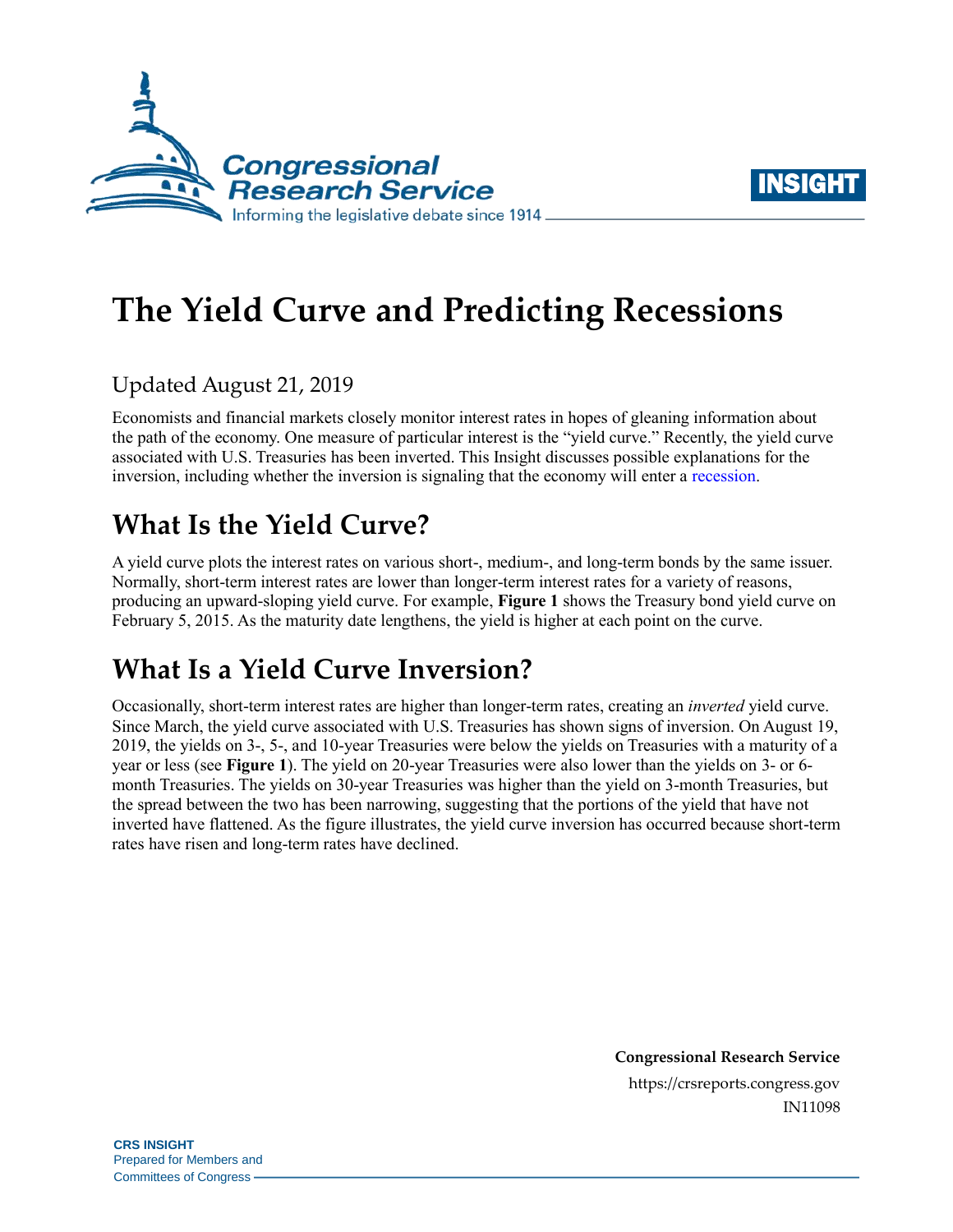<span id="page-1-0"></span>

**Figure 1. The Treasury Bond Yield Curve**

**Source:** [U.S. Treasury.](https://www.treasury.gov/resource-center/data-chart-center/interest-rates/pages/textview.aspx?data=yield)

### **Does a Yield Curve Inversion Predict a Recession?**

Historically, an inverted yield curve has tended to precede recessions, and therefore, investors believe that the current inverted Treasury yield curve *could* foreshadow the next recession. A common [gauge of an](https://www.frbsf.org/economic-research/publications/economic-letter/2018/august/information-in-yield-curve-about-future-recessions/?utm_source=mailchimp&utm_medium=email&utm_campaign=economic-letter)  [inverted yield curve is when](https://www.frbsf.org/economic-research/publications/economic-letter/2018/august/information-in-yield-curve-about-future-recessions/?utm_source=mailchimp&utm_medium=email&utm_campaign=economic-letter) the difference between the yields on 10-year and 3-month Treasuries is negative. By this measure, the yield curve has inverted before each of the last seven recessions, which are marked by gray bars in **[Figure 2](#page-2-0)**.

However, three other features of this data illustrate that the yield curve's predictive power should not be overstated. First, there can be a considerable lag between when the yield curve inverts and when the economy enters into a recession. Second, this time lag varies. And third, sometimes the yield curve has inverted without a subsequent recession. Together, these three observations imply that an inverted yield curve does not guarantee that a recession will occur or—if a recession is going to occur—that it is necessarily imminent. Studies have found that the yield curve inversion has some predictive power but is [not as accurate as other measures](https://www.federalreserve.gov/econres/notes/feds-notes/predicting-recession-probabilities-using-the-slope-of-the-yield-curve-20180301.htm) at predicting recessions.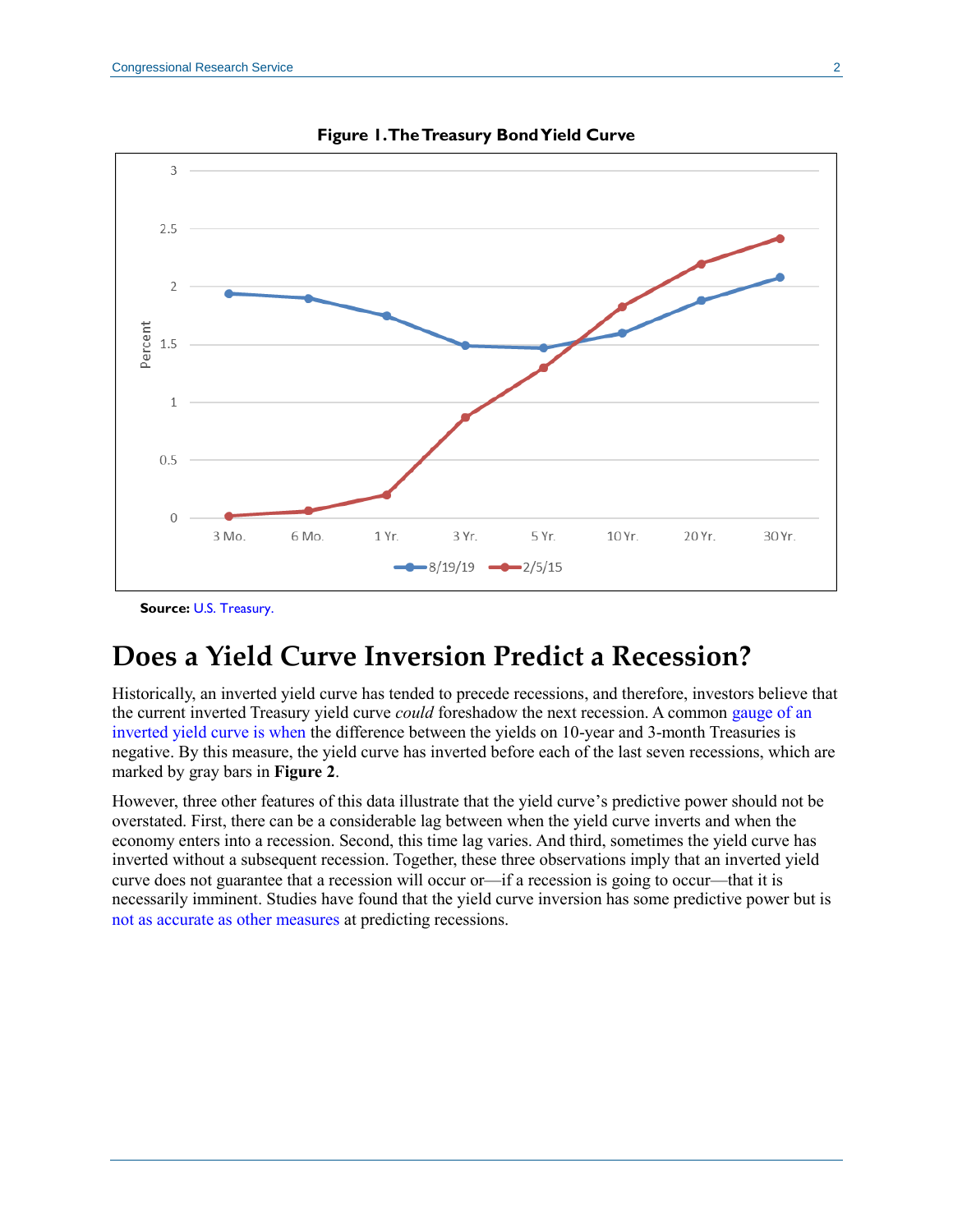<span id="page-2-0"></span>

#### **Figure 2. Yield Curve Spread and Real GDP Growth** 1953-2019

#### **Source:** [Federal Reserve Bank of Cleveland.](https://www.clevelandfed.org/our-research/indicators-and-data/yield-curve-and-gdp-growth.aspx)

An inverted yield curve can be a signal of an upcoming recession if it reflects investors' pessimism over the path of future interest rates and the economy. The Federal Reserve (Fed) controls the federal funds rates, giving it significant influence over short-term interest rates. The Fed typically raises the federal funds rates before a recession, when the expansion is peaking, and reduces the federal funds rates during a recession. When investors become nervous about the outlook of the economy, they begin to expect [that](https://www.federalreserve.gov/econres/feds/files/2018055pap.pdf)  [the Fed will lower short-term rates](https://www.federalreserve.gov/econres/feds/files/2018055pap.pdf) in the future and thus will move into longer-term bonds, pushing down longer-term rates. (Yields fall when bond prices rise.) The flattening of the yield curve since November 2018 has been driven by the 1.5 percentage point decline in the 10-year yield over that period. The recent inversion could be capturing investors' belief that the Fed will continue to reduce short-term rates, which it [cut for the first time](https://crsreports.congress.gov/product/pdf/IN/IN11152) in over a decade in July.

An inversion could also signal the effect future [tightening credit conditions](https://www.stlouisfed.org/on-the-economy/2018/december/inverted-yield-curve-cause-recession) may have on economic activity. Banks earn profits by borrowing short-term funds at a low rate and making longer-term loans at a higher rate. When the yield curve inverts, or starts to flatten, it squeezes bank profits as banks' cost to borrow funds begins to rise, while the revenue they earn from loans begins to fall. This can lead banks to cut back on lending, causing consumers to curtail spending and businesses to reduce investment.

There are also a number of reasons why an inverted yield curve may not be indicative of an oncoming recession. Investors could be incorrect in their belief that future interest rates will fall. Many [forecasters](https://www.wsj.com/graphics/econsurvey/) are predicting that the economy will slow, putting downward pressure on long-term rates, without the economy entering a recession. U.S. interest rates [may currently be influenced by low global rates,](https://crsreports.congress.gov/product/pdf/IN/IN11074) reflecting foreign economic issues. The risks associated with holding long-term bonds may have fallen for [reasons](https://www.brookings.edu/blog/ben-bernanke/2015/04/13/why-are-interest-rates-so-low-part-4-term-premiums/) other than expectations that future short-term rates will fall. For example, investors may expect future inflation to be lower and more stable.